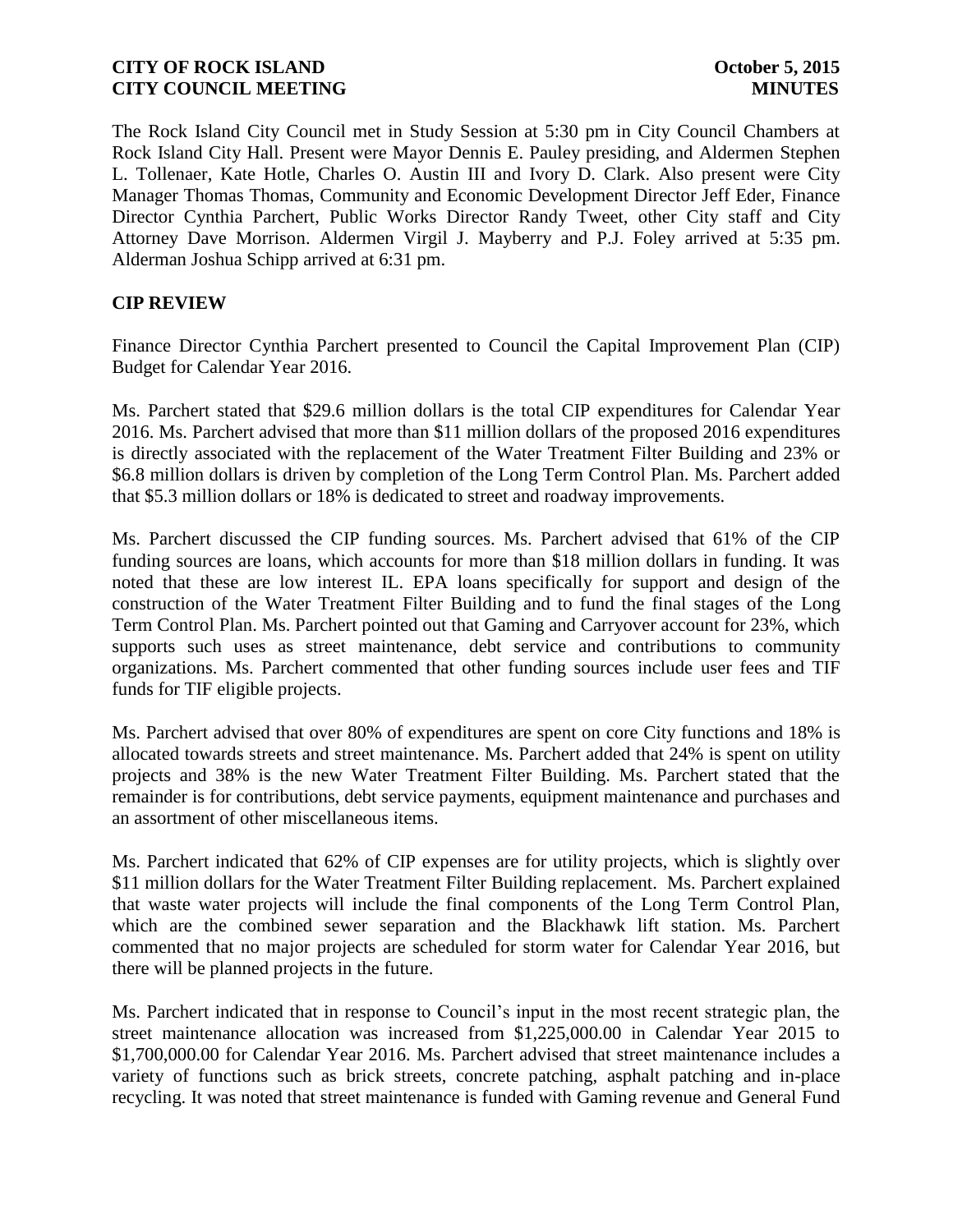Carryover. Ms. Parchert discussed various street projects, some of which included; 25<sup>th</sup> Avenue Resurfacing from  $12^{th}$  Street to  $17^{th}$  Street;  $45^{th}$  Street Reconstruction from  $23^{rd}$  Avenue to  $24^{th}$ Avenue;  $38^{th}$  Street Resurfacing from  $7^{th}$  Avenue to  $18^{th}$  Avenue; and  $9^{th}$  Street Resurfacing from  $31<sup>st</sup>$  Avenue to  $46<sup>th</sup>$  Avenue.

Ms. Parchert stated that Gaming proceeds of almost \$443,000.00 has been budgeted for contributions. Ms. Parchert discussed various contributions to organizations, some of which included; Bi-State Regional Commission, Quad Cities Chamber, DARI, GROWTH, Keep Rock Island Beautiful and Metro Arts Summer Program. Ms. Parchert noted that the Citizens Advisory Committee (CAC) allocates \$50,000.00 to various organizations and they will be coming to Council with their recommendations in a few weeks.

Ms. Parchert also discussed other miscellaneous CIP projects, which included; security cameras for the library; replacement of aging computer equipment throughout the City; improvements to certain Parks and Recreation facilities; economic development related expenses for facade improvements, property tax rebates, demolition, zoning and sign ordinance assistance, and debt service payments for various projects.

Next, Ms. Parchert discussed Gaming and General Fund Carryover. Ms. Parchert stated that the City has a year lag between when these funds become available and when staff budgets them for expenses. Ms. Parchert advised that the total allocation for Gaming is \$4,934,142.00. Ms. Parchert noted that these funds are significantly lower than in prior years. Ms. Parchert added that these funds were received in Calendar Year 2014, which was the nine month year and this is due to moving from a fiscal year to a calendar year. Ms. Parchert indicated that the total General Fund Carryover available to allocate is \$1,778,686.00, which is also from Calendar Year 2014. Ms. Parchert added that the combined total to allocate is \$6,712,828.00. Ms. Parchert offered that \$2.7 million dollars or 40% is used for debt service and 17% has been allocated back to the General Fund to help ease the pressure on property taxes. Ms. Parchert noted that 7.0% funds the contributions and 25% is allocated to streets. Ms. Parchert stated that the miscellaneous category represents \$725,000.00 in expenditures. Various projects that Ms. Parchert discussed in this category included; riding mowers for the Parks Department; enhancement of the City's website; grant match for upgraded Fire Department equipment; tax rebates; demolition of substandard structures; and community marketing fund.

Ms. Parchert explained the layout of the two reports that were distributed to Council concerning Gaming and General Fund Carryover projects and the complete list of the Five Year CIP projects. Ms. Parchert stated that both reports show what the projects are; which departments put the projects in the budget; which categories the projects belong to; what the funding sources are; what was recommended in the current year; what is requested for Calendar Year 2016, and what is being recommended for Calendar Year 2016.

Council and Public Works Director Randy Tweet discussed various street projects included in the Capital Improvement Plan. Council discussed various projects in the Gaming and General Fund Carryover report as it related to the requested amounts and recommended amounts. Council further discussed a number of projects in the complete list of the Five Year Capital Improvement Plan.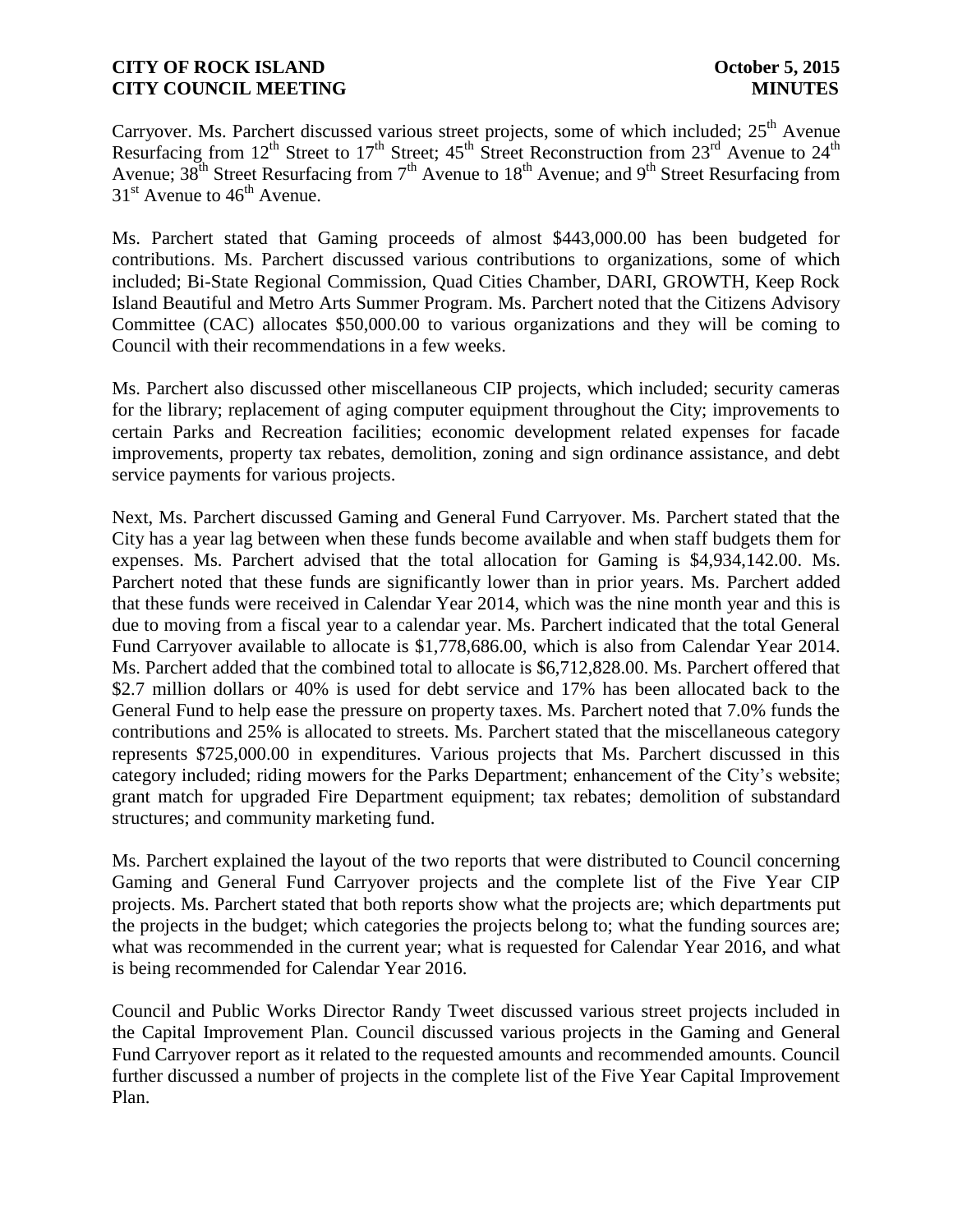#### **EXECUTIVE SESSION**

A motion was made by Alderman Foley and seconded by Alderman Hotle to recess to Executive Session on matters of Personnel, Property Acquisition and Litigation. The motion carried on a roll call vote. Those voting Aye being; Alderman Mayberry, Alderman Foley, Alderman Tollenaer, Alderman Hotle, Alderman Austin and Alderman Clark; those voting No, none. The meeting was recessed at 5:55 pm. Alderman Schipp arrived at 6:31 pm.

#### **ADJOURNMENT**

Mayor Pauley reconvened the regular meeting at 6:38 pm. A motion made by Alderman Foley and seconded by Alderman Mayberry to adjourn the meeting carried by the following Aye and No vote. Those voting Aye being; Alderman Mayberry, Alderman Foley, Alderman Tollenaer, Alderman Hotle, Alderman Schipp, Alderman Austin and Alderman Clark; those voting No, none. The meeting was adjourned at 6:39 pm.

> \_\_\_\_\_\_\_\_\_\_\_\_\_\_\_\_\_\_\_\_\_\_\_\_ Aleisha L. Patchin, City Clerk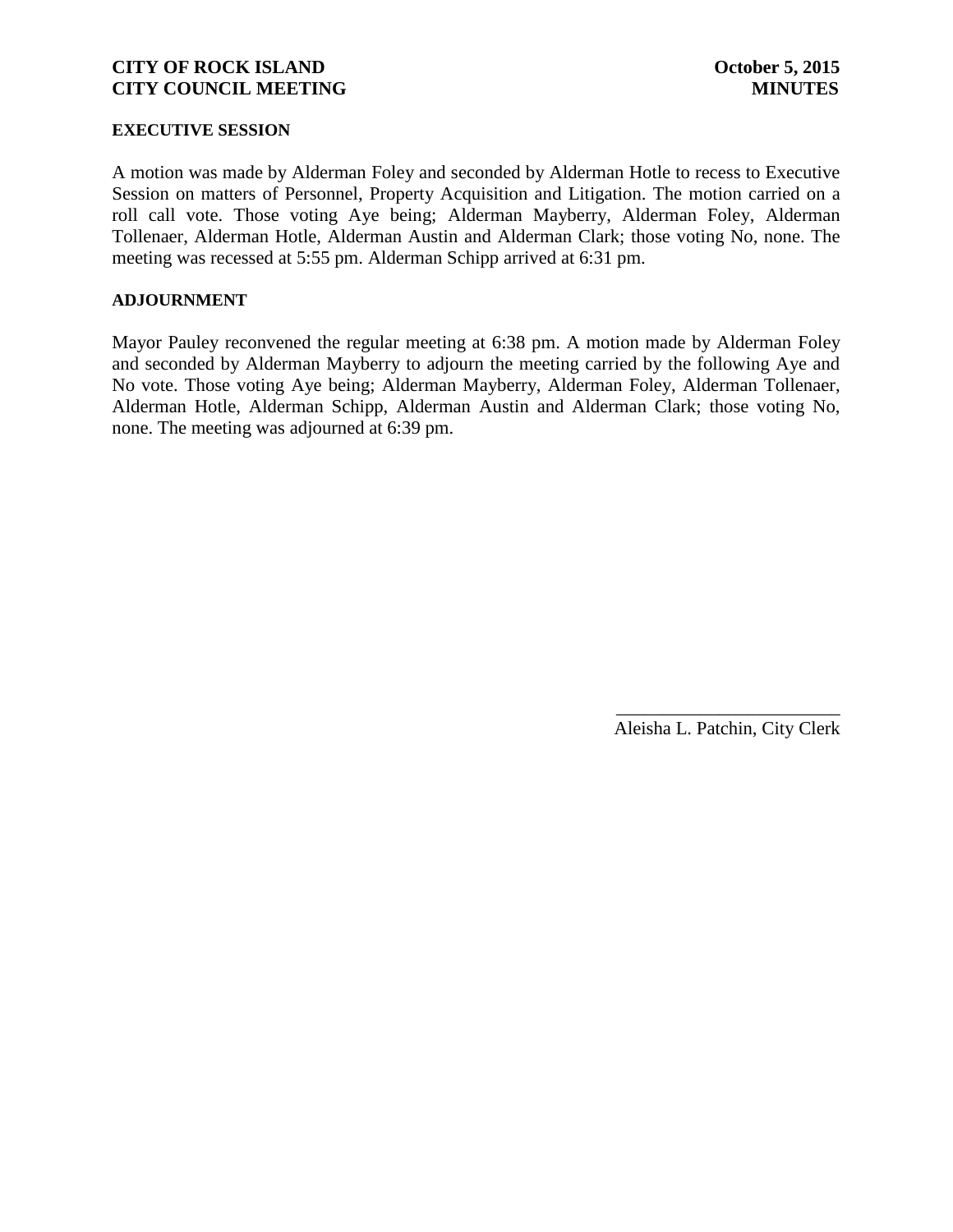Rock Island City Council met in regular session at 6:45 pm in Council Chambers of Rock Island City Hall. Present were Mayor Dennis E. Pauley presiding and Aldermen Virgil J. Mayberry, P.J. Foley, Stephen L. Tollenaer, Kate Hotle, Joshua Schipp, Charles O. Austin III and Ivory D. Clark. Also present were City Manager Thomas Thomas and City Attorney Dave Morrison.

### Introductory Proceedings

Mayor Pauley called the meeting to order and led in the Pledge of Allegiance. Alderman Mayberry gave the Invocation.

### Agenda Item #5 **Minutes of the meeting of September 21, 2015.**

A motion was made by Alderman Foley and seconded by Alderman Hotle to approve the Minutes of the meeting of September 21, 2015 as printed. The motion carried by the following Aye and No vote; those voting Aye being; Alderman Mayberry, Alderman Foley, Alderman Tollenaer, Alderman Hotle, Alderman Schipp, Alderman Austin and Alderman Clark; those voting No, none.

### Agenda Item #6 **Update Rock Island by Mayor Pauley.**

Please join City representatives and the contractor, Tuesday, October 6 from 5:30 to 6:30 pm in the City Hall Council Chambers to discuss Shadybrook Phase 2 Resurfacing project and how it will impact your property until completed. Mayor Pauley stated that this meeting will allow you to discuss your individual concerns and meet the personnel involved with the work.

Mayor Pauley stated that the free "Thursday Night Groove" concert series features music from Jason Carl & the Whole Damn Band, a mix of rock and original hits, at 7:00 pm at Schwiebert Riverfront Park this Thursday, October 8, 2015. Gates open at 6:00 pm. Rock Island Happy Joes will have pizza for sale and Bent River beer will be available for purchase.

Design a scarecrow to be on display in our gardens at the Quad City Botanical Center during the month of October. Mayor Pauley stated that scarecrow framework made of wood can be purchased at the Botanical Center for \$5.00 or create your own. Utilize your imagination to create a unique scarecrow and return it to the Center by October 10. Mayor Pauley advised that visitors will have the opportunity to vote for their favorite scarecrow entry from October 11-18, with prizes being awarded to the top three entries.

Mayor Pauley stated that the Rock Island Parks Department is looking for evergreen trees to be donated for holiday decorations. Trees should be no larger than 30 feet tall and clear of all obstacles. Mayor Pauley commented that crews will come and remove the tree and clean up all the branches. Stumps will be cut to the ground and left for the home owner to have removed. Mayor Pauley advised that trees nearest to the maintenance facility will be considered first then further out on an as-need basis. If you have a tree you would like to donate, please call (309) 732-7261.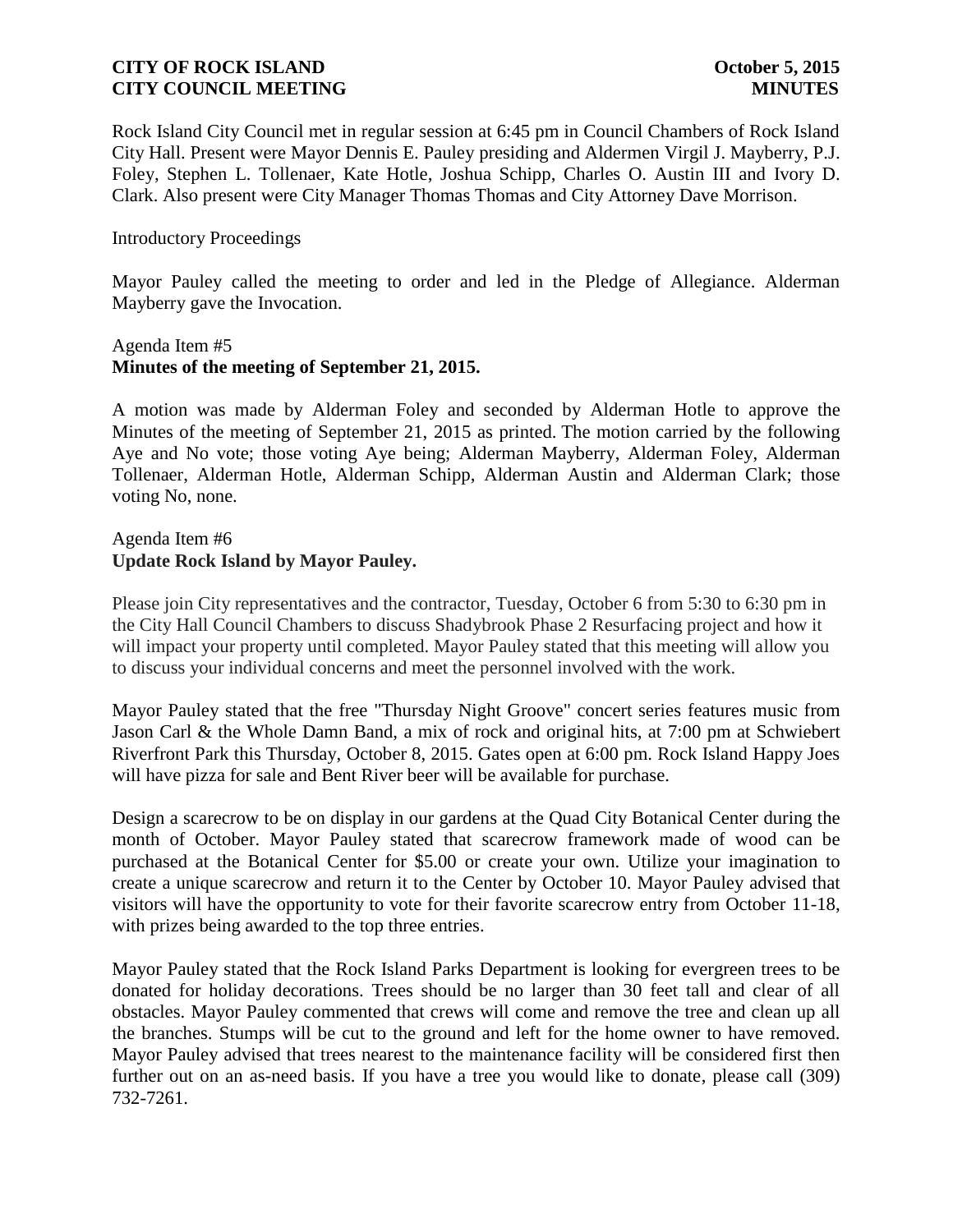Agenda Item #7

**An Ordinance authorizing the issuance of General Obligation Refunding Bonds, Series 2015B for the purposes of refunding \$830,000 outstanding principal amount of General Obligation Refunding Bonds, Series 2005, \$2,435,000 outstanding principal amount of General Obligation Bonds, Series 2007 and \$1,150,000 outstanding principal amount of General Obligation Bonds, Series 2008D.**

It was moved by Alderman Schipp and seconded by Alderman Tollenaer to pass the ordinance.

Discussion followed. Finance Director Cynthia Parchert stated that there were three bond issues that the City was able to refund today. Ms. Parchert added that the goal was to have a 5.0% savings; it came out to a little over 6.0%. Ms. Parchert then introduced Kevin McCanna, President of Speer Financial, Inc.

Mr. McCanna advised that the sale was held today and it was a negotiated sale with Robert W. Baird. Mr. McCanna noted that a couple of months ago, there was a competitive sale and Baird was the winner. Mr. McCanna advised that the City's bond rating of Aa2 was confirmed. Mr. McCanna added that Moody's talked about the City's stable and diverse tax base and the City's sound financial operations. Mr. McCanna advised that it is a little over \$300,000.00 savings, which is worth a present value of \$280,000.00. Mr. McCanna added that it is a little over 6.0% savings; it is a high ratio. Mr. McCanna stated that it cleaned up three bond issues that included Series 2005, Series 2007 and Series 2008D. Mr. McCanna commented that all three bonds were kind of small amounts, so they were put together into one larger issue and it is a \$300,000.00 savings.

After discussion, the motion carried by the following Aye and No vote; those voting Aye being; Alderman Mayberry, Alderman Foley, Alderman Tollenaer, Alderman Hotle, Alderman Schipp, Alderman Austin and Alderman Clark; those voting No, none.

Agenda Item #8

## **A Special Ordinance authorizing the acquisition of six tax auction properties in the City of Rock Island in the amount of \$7,073.00.**

Alderman Foley moved and Alderman Hotle seconded to consider, suspend the rules and pass the ordinance. The motion carried by the following Aye and No vote; those voting Aye being; Alderman Mayberry, Alderman Foley, Alderman Tollenaer, Alderman Hotle, Alderman Schipp, Alderman Austin and Alderman Clark; those voting No, none.

Agenda Item #9 **CLAIMS**

It was moved by Alderman Austin and seconded by Alderman Foley to accept the following reports and authorize payments as recommended. The motion carried by the following Aye and No vote; those voting Aye being; Alderman Mayberry, Alderman Foley, Alderman Tollenaer, Alderman Hotle, Alderman Schipp, Alderman Austin and Alderman Clark; those voting No, none.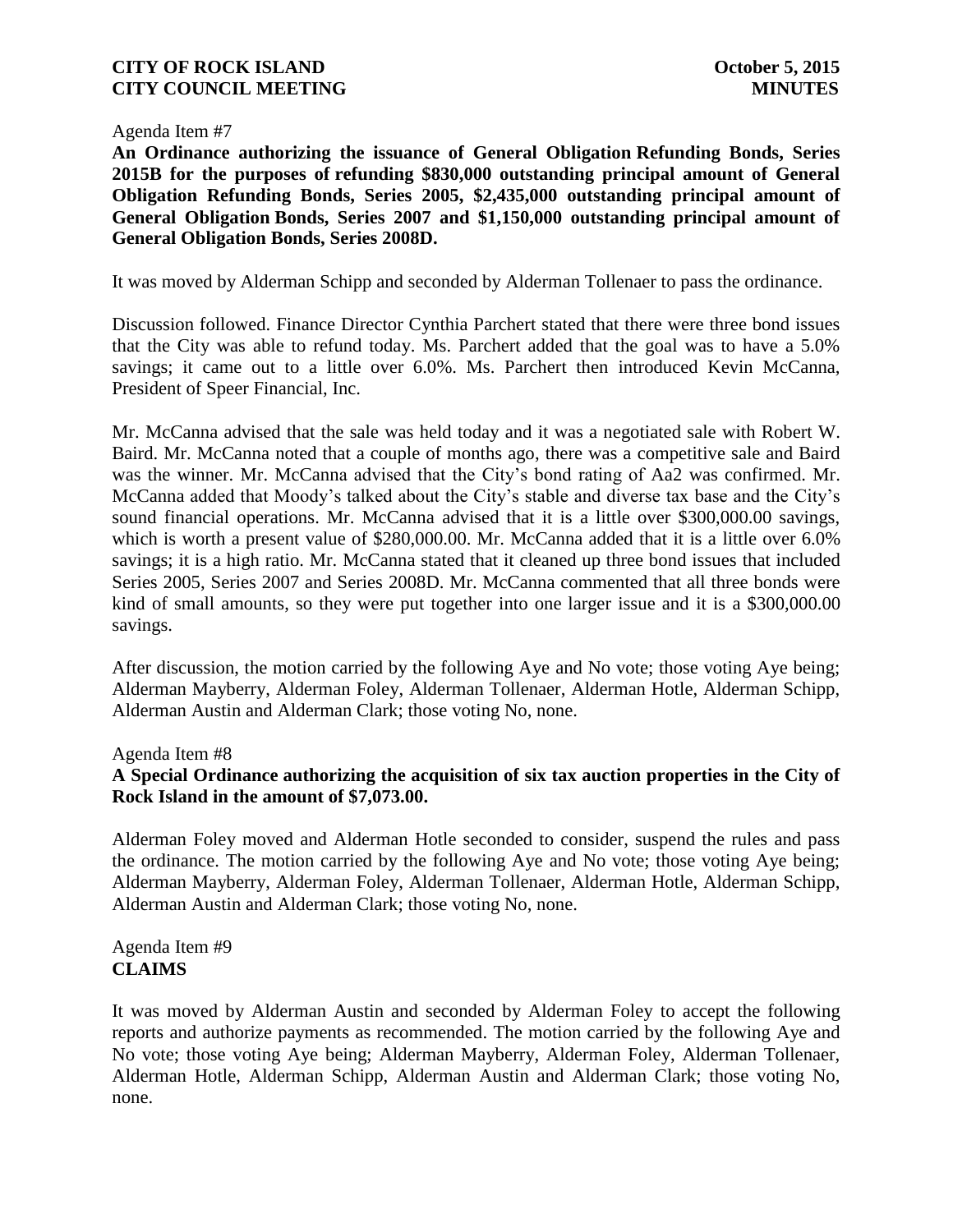a. Report from the Human Resources Department regarding payment in the amount of \$57,401.85 to Broadspire for Worker's Compensation Settlement for Michael Mandel.

b. Report from the Human Resources Department regarding payment in the amount of \$17,230.33 to Dave Morrison for legal services rendered for the month of September.

c. Report from the Public Works Department regarding payment in the amount of \$40,600.55 to Langman Construction. Inc. for an emergency water main repair at  $45<sup>th</sup>$ Street and  $14<sup>th</sup>$  Avenue.

d. Report from the Public Works Department regarding payment in the amount of \$52,293.46 to Brandt Construction Company for an emergency sanitary sewer repair on 15<sup>th</sup> Avenue and 34<sup>th</sup> Street.

e. Report from the Public Works Department regarding payment in the amount of \$55,080.00 to Kucera International, Inc. for the City of Rock Island's portion of the 2014 Bi-State Region Aerial Mapping project.

f. Report from the Public Works Department regarding payment #1 in the amount of \$425,338.18 to American Asphalt Surface Recycling, Inc. for services provided for the 2015 Hot In-Place Recycling Program project.

g. Report from the Public Works Department regarding payment #1 and final in the amount of \$71,845.83 to Walter D. Laud, Inc. for services provided for the Brick Street Repair Program project.

h. Report from the Public Works Department regarding payment #4 in the amount of \$214,979.54 to Centennial Contractors of the Quad Cities for services provided for the 2015 Sidewalk and Pavement Patching Program projects.

#### Agenda Item #10

**Claims for the weeks of September 18 through September 24 in the amount of \$1,848,094.52 and September 25 through October 1 in the amount of \$768,608.15 and payroll for the weeks of September 14 through September 27 in the amount of \$1,427,126.16.**

Alderman Clark moved and Alderman Austin seconded to allow the claims and payroll. The motion carried by the following Aye and No vote; those voting Aye being; Alderman Mayberry, Alderman Foley, Alderman Tollenaer, Alderman Hotle, Alderman Schipp, Alderman Austin and Alderman Clark; those voting No, none.

#### Agenda Item #11

**Report from the Public Works Department regarding bids for Aerobic Digester Cleaning at the Southwest Treatment Plant, recommending the bid be awarded to Valley Construction Company in the amount of \$72,180.00.**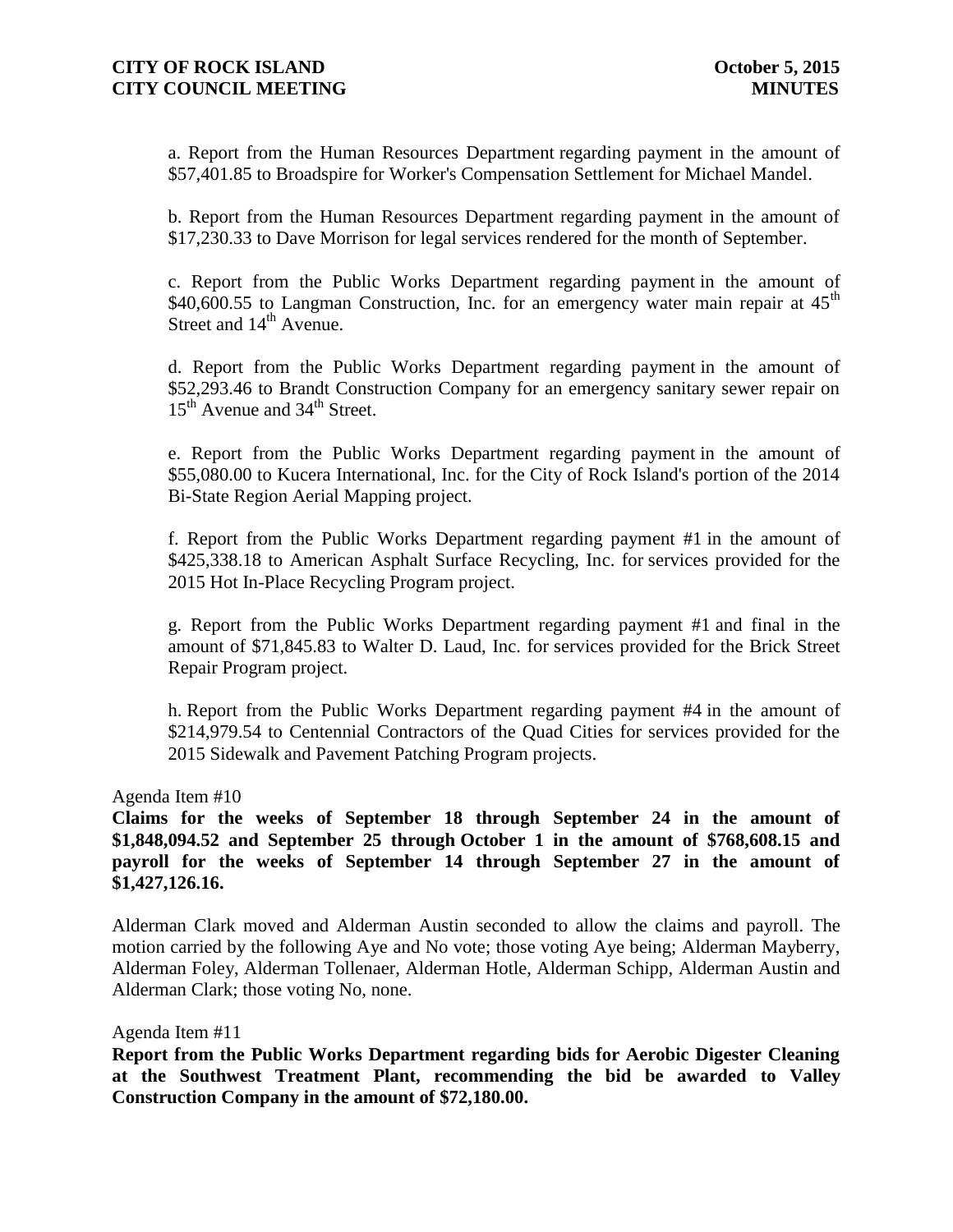It was moved by Alderman Foley and seconded by Alderman Tollenaer to award the bid as recommended and authorize the City Manager to execute the contract documents.

Discussion followed. Alderman Schipp inquired upon Public Works Director Randy Tweet as to whether Agenda Items 11 and 12 are in the current budget. Mr. Tweet stated yes.

After discussion, the motion carried by the following Aye and No vote; those voting Aye being; Alderman Mayberry, Alderman Foley, Alderman Tollenaer, Alderman Hotle, Alderman Schipp, Alderman Austin and Alderman Clark; those voting No, none.

#### Agenda Item #12

**Report from the Public Works Department regarding an engineering services proposal from Symbiont for the Combined Sewer Separation project within the Outfall 006 Basin in the amount of \$36,000.00.**

Alderman Austin moved and Alderman Foley seconded to approve the proposal as recommended and authorize the City Manager to execute the contract documents. The motion carried by the following Aye and No vote; those voting Aye being; Alderman Mayberry, Alderman Foley, Alderman Tollenaer, Alderman Hotle, Alderman Schipp, Alderman Austin and Alderman Clark; those voting No, none.

### Agenda Item #13

### **Report from the Human Resources Department regarding a proposed five-year labor agreement between the City and AFSCME A for the period of March 30, 2015 through December 31, 2019.**

It was moved by Alderman Schipp and seconded by Alderman Hotle to approve the agreement as recommended and authorize the City Manager to execute the contract documents.

Comments followed. Alderman Schipp commended City staff and City Manager Thomas for taking this approach. Alderman Schipp added that this gives the City employees who do great work for the City and are represented through these bargaining units piece of mind and stability. Alderman Schipp commented that it is a great operating philosophy.

After comments, the motion carried by the following Aye and No vote; those voting Aye being; Alderman Mayberry, Alderman Foley, Alderman Tollenaer, Alderman Hotle, Alderman Schipp, Alderman Austin and Alderman Clark; those voting No, none.

#### Agenda Item #14

**Report from the Police Department regarding the uniforms and equipment contract with Uniform Den, Inc., recommending a one year renewal expiring December 31, 2016 at the prices quoted in the existing contract.**

Alderman Schipp moved and Alderman Austin seconded to approve the contract as recommended and authorize the City Manager to execute the contract documents. The motion carried by the following Aye and No vote; those voting Aye being; Alderman Mayberry,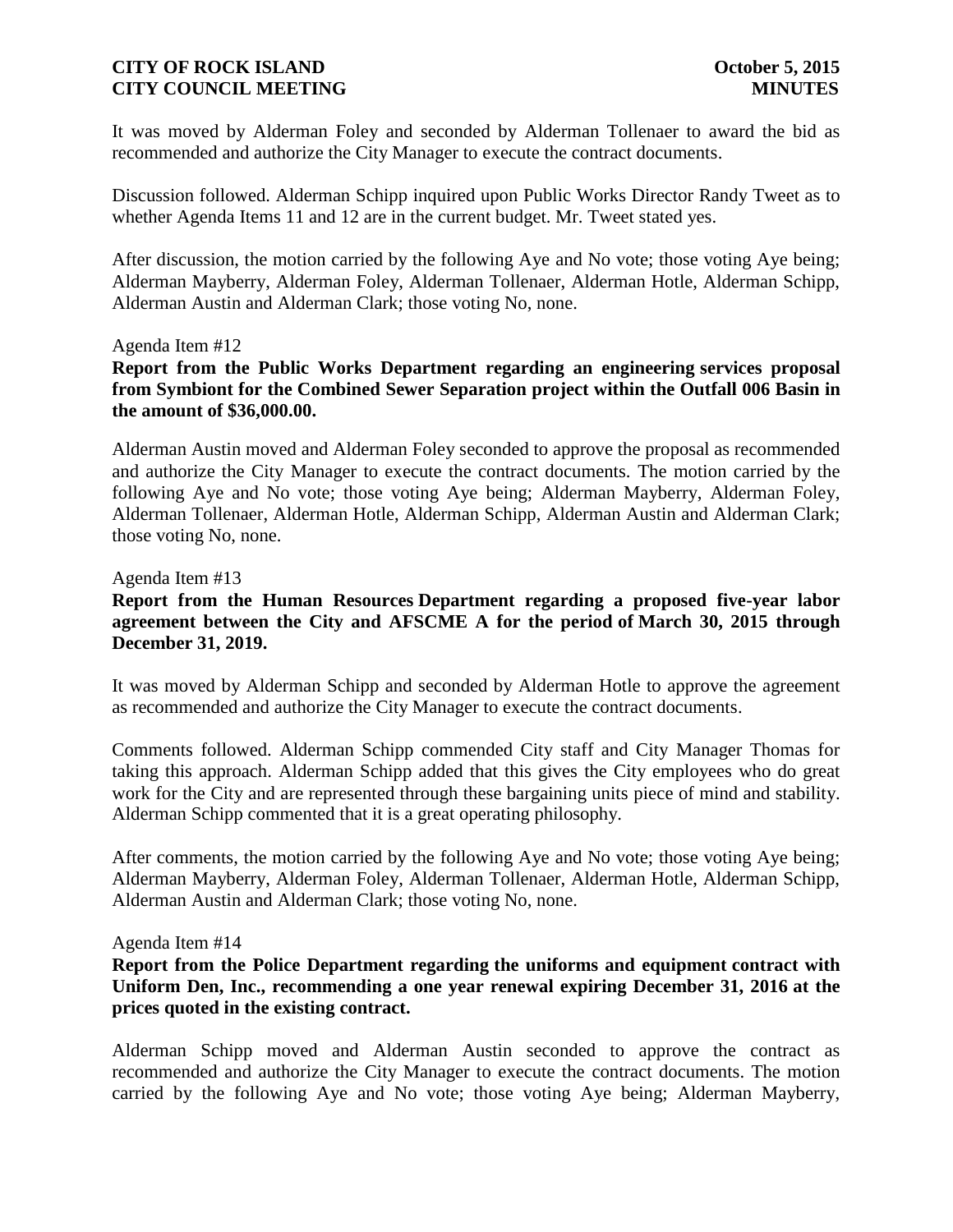Alderman Tollenaer, Alderman Hotle, Alderman Schipp, Alderman Austin and Alderman Clark; those voting No, Alderman Foley.

### Agenda Item #15 **Report from General Administration regarding an ordinance approving the contract with Price Properties, LLC for the sale of approximately 20 acre tract in the amount of \$4,500,000.00.**

It was moved by Alderman Mayberry and seconded by Alderman Foley to consider, suspend the rules and pass the ordinance.

Discussion followed. Mayor Pauley stated that this is the contract for the Watchtower Plaza properties; this is being purchased by Price Properties and will automatically go over to Walmart. Mayor Pauley stated that Walmart has agreed to this and this will move the whole process along; this is the current step.

Alderman Schipp stated that this is really a positive development for something that is historic to the City; it is really exciting to see that this is coming to fruition. Alderman Schipp advised that for a while, he had voiced opposition to some elements of this process. Alderman Schipp applauded City leadership for working in an economic climate where nothing from an economic development standard is easy. Alderman Schipp further discussed this item.

After discussion, the motion carried by the following Aye and No vote; those voting Aye being; Alderman Mayberry, Alderman Foley, Alderman Tollenaer, Alderman Hotle, Alderman Schipp, Alderman Austin and Alderman Clark; those voting No, none.

At this time, Mayor Pauley stated that the next step is very basic and simple. The Mayor advised that all of this information that has now been approved will go back to Price Properties and to Walmart. Mayor Pauley pointed out that Walmart will then evaluate what they are going to do and then they will come back to the City with their plan of action; that is the next step in the process. Mayor Pauley advised that he would not discuss timelines because that is where you get into issues. Mayor Pauley stated that if a particular date is mentioned then everyone expects that to be the exact date. Mayor Pauley commented that as soon as he hears from Walmart, he will get back to everyone as to what the next step will be.

### Agenda Item #16

**Report from the Public Works Department regarding refuse service charges, recommending to increase monthly residential refuse service to \$8.00 per month in November 2015 and \$10.00 per month in November 2016; increase monthly per cart curbside recycling service to \$2.50 in November 2015; and change the additional cart fee to equal the monthly refuse service fee beginning in November 2015.**

Alderman Hotle moved and Alderman Tollenaer seconded to approve the increases as recommended and refer to the City Attorney for an ordinance.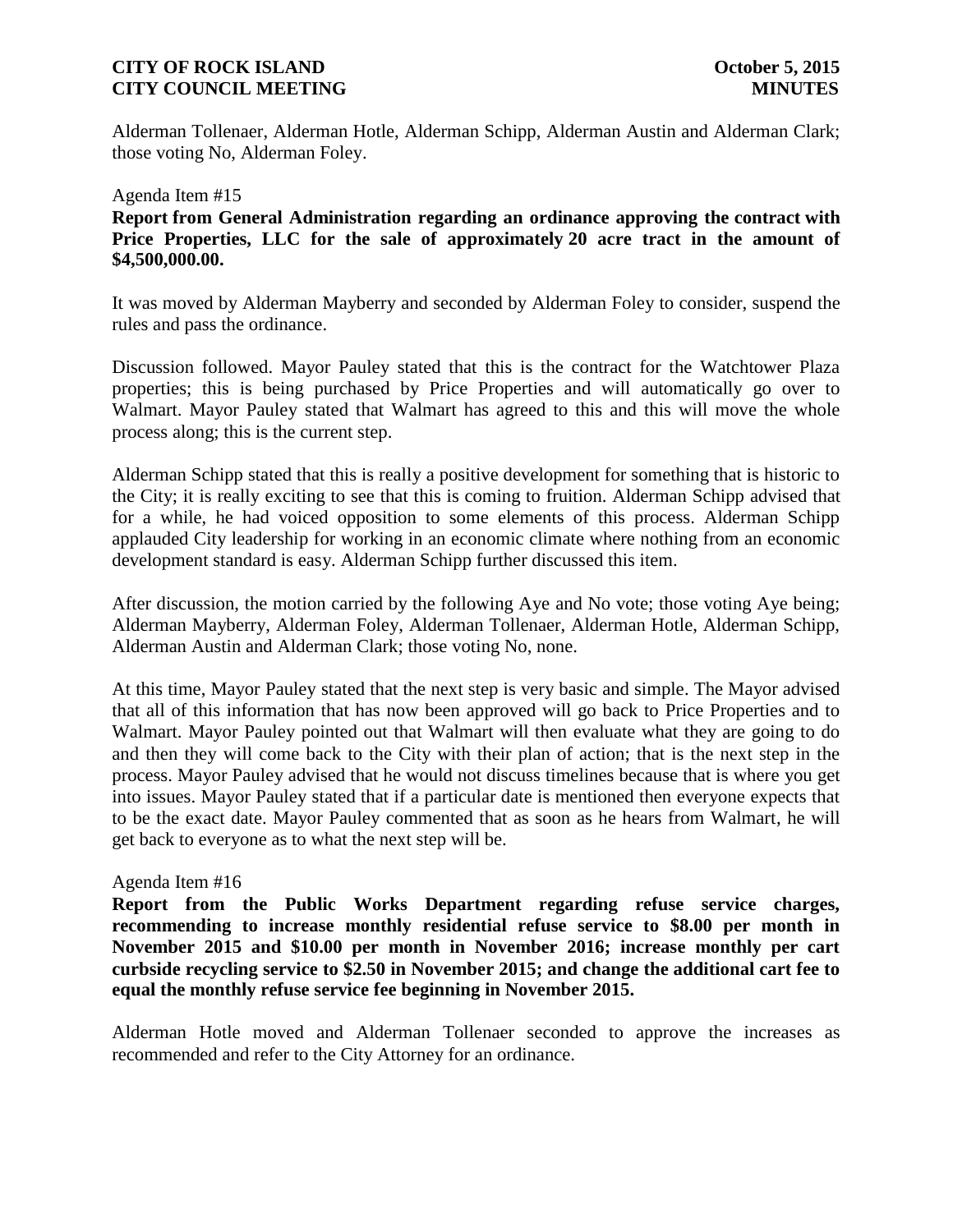Discussion followed. Alderman Austin inquired as to whether it is possible that if action is taken to expand the Curbside Recycling Program that the City might actually be able to decrease some of the solid waste costs for year two and beyond.

Public Works Director Randy Tweet advised that it probably wouldn't be in year two, but beyond that you would see a smaller increase in future years.

Alderman Hotle advised that it is interesting to see this item follow the last item because there has been a lot of scrutiny over the development project and that is why the Mayor, City Manager and Council have felt very strongly on placing economic development as a top priority. Alderman Hotle added that Rock Island has always been a city that provides really good services. Alderman Hotle stated that the infrastructure continues to get older and expenses will go up. Alderman Hotle advised that the City doesn't want to see the property taxes go up and that is why the City has aggressively gone after other revenue sources. Alderman Hotle stated that it is not fun to raise these rates, but it will make the program more sustainable for the long term.

Alderman Schipp advised that this is replacing funding that was coming from the General Fund to keep the solid waste fund solvent. Alderman Schipp added that this is basically shifting the cost to the user of the service. Alderman Schipp stated that the General Fund can be used for other purposes besides subsidizing a solid waste fund; this becomes a true enterprise fund in which the service is being paid for by the customer.

After discussion, the motion carried by the following Aye and No vote; those voting Aye being; Alderman Mayberry, Alderman Foley, Alderman Tollenaer, Alderman Hotle, Alderman Schipp, Alderman Austin and Alderman Clark; those voting No, none.

### Agenda Item #17

**Report from the Police Department regarding the hours for Halloween Trick or Treat, recommending Saturday, October 31, 2015 from 5:00 pm to 8:00 pm in the City of Rock Island.**

It was moved by Alderman Hotle and seconded by Alderman Schipp to approve the Trick or Treat hours as recommended. The motion carried by the following Aye and No vote; those voting Aye being; Alderman Mayberry, Alderman Foley, Alderman Tollenaer, Alderman Hotle, Alderman Schipp, Alderman Austin and Alderman Clark; those voting No, none.

#### Agenda Item #18

**Report from the Fire Department regarding a request from local #26 of the IAFF to reschedule their MDA fundraiser "Fill the Boot" campaign for Friday, October 9th from 3:00 pm to 7:00 pm and Saturday, October 10th from 10:00 am to 2:00 pm at the intersection of 30th Street and 18th Avenue.**

Alderman Foley moved and Alderman Hotle seconded to approve the request as recommended. The motion carried by the following Aye and No vote; those voting Aye being; Alderman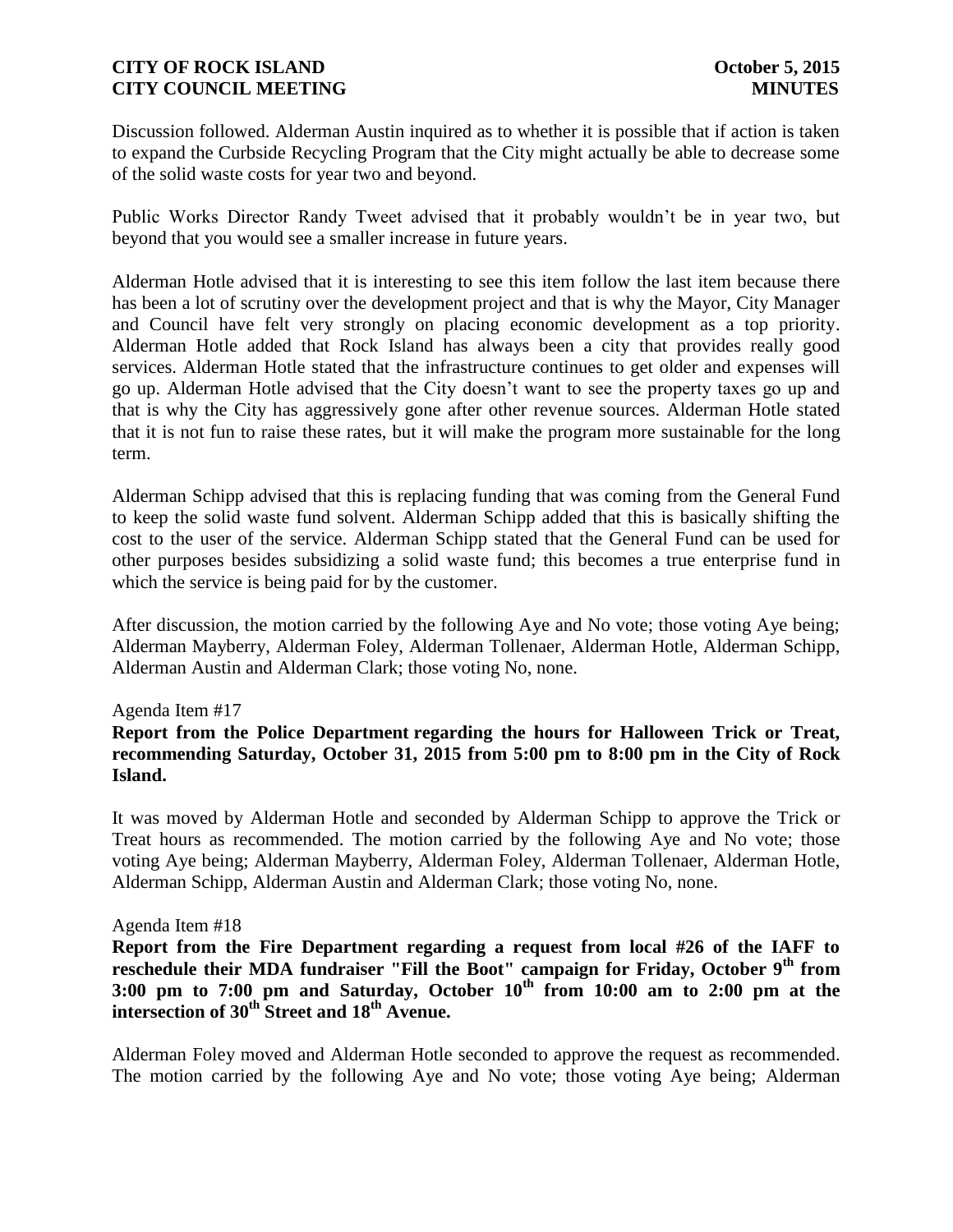Mayberry, Alderman Foley, Alderman Tollenaer, Alderman Hotle, Alderman Schipp, Alderman Austin and Alderman Clark; those voting No, none.

#### Agenda Item #19

**Report from the City Clerk regarding a request from Junior's Tap for outdoor entertainment on Saturday, October 24, 2015 from 1:00 pm to 11:00 pm for a Birthday Party and a request to allow alcohol outside in their demarcated area during the event at 2536 5th Avenue**.

It was moved by Alderman Hotle and seconded by Alderman Clark to approve the requests for outdoor entertainment and outdoor alcohol as recommended, subject to complying with all liquor license regulations and subject to being closed down early if noise complaints are received. The motion carried by the following Aye and No vote; those voting Aye being; Alderman Mayberry, Alderman Foley, Alderman Tollenaer, Alderman Hotle, Alderman Schipp, Alderman Austin and Alderman Clark; those voting No, none.

Agenda Item #20 **Other Business.**

Alderman Austin stated that on Tuesday, October  $13<sup>th</sup>$ , he will be hosting his  $11<sup>th</sup>$  annual ward meeting at 6:30 pm at the First Church of the Nazarene located at 29<sup>th</sup> Avenue and 38<sup>th</sup> Street. Alderman Austin added that it is a wonderful opportunity to ask questions or listen or share concerns about what is going on in the City. Alderman Austin stated that the Mayor, City Manager and various department heads will be there and it is open to all residents of the City.

Alderman Clark advised that the  $1<sup>st</sup>$  Ward will be having a ward meeting at 6:00 pm at the King Center on Wednesday, October 14<sup>th</sup>. Alderman Clark added that the Police Chief and the Mayor will be there. Alderman Clark commented that everyone is welcome.

Alderman Mayberry commended staff and Alderman Clark in regards to how the Jesse Mart is coming along on  $7<sup>th</sup>$  Avenue and  $11<sup>th</sup>$  Street. Alderman Mayberry advised that it is really improving that area.

Ms. Heather Elliott of 24 Knoll Court stepped forward. Ms. Elliott voiced concerns in regards to the proposed crematory at  $30<sup>th</sup>$  Street. Ms. Elliott was concerned about the odor and pollutants that will be coming from the crematorium. Ms. Elliott was also concerned that she was not notified about this project.

Alderman Tollenaer and Ms. Elliott discussed the Board of Zoning Appeals meeting that was held as it related to how much smoke, odor and other contaminants would be released into the air from the crematory. Ms. Elliott stated that she was concerned that the neighbors would have to deal with this odor on a daily basis. Ms. Elliott discussed the sub-division ordinance as well as the notification component.

Mayor Pauley inquired as to whether the proper notification was sent out to the residents. Community and Economic Development Director Jeff Eder stated yes, the proper notification for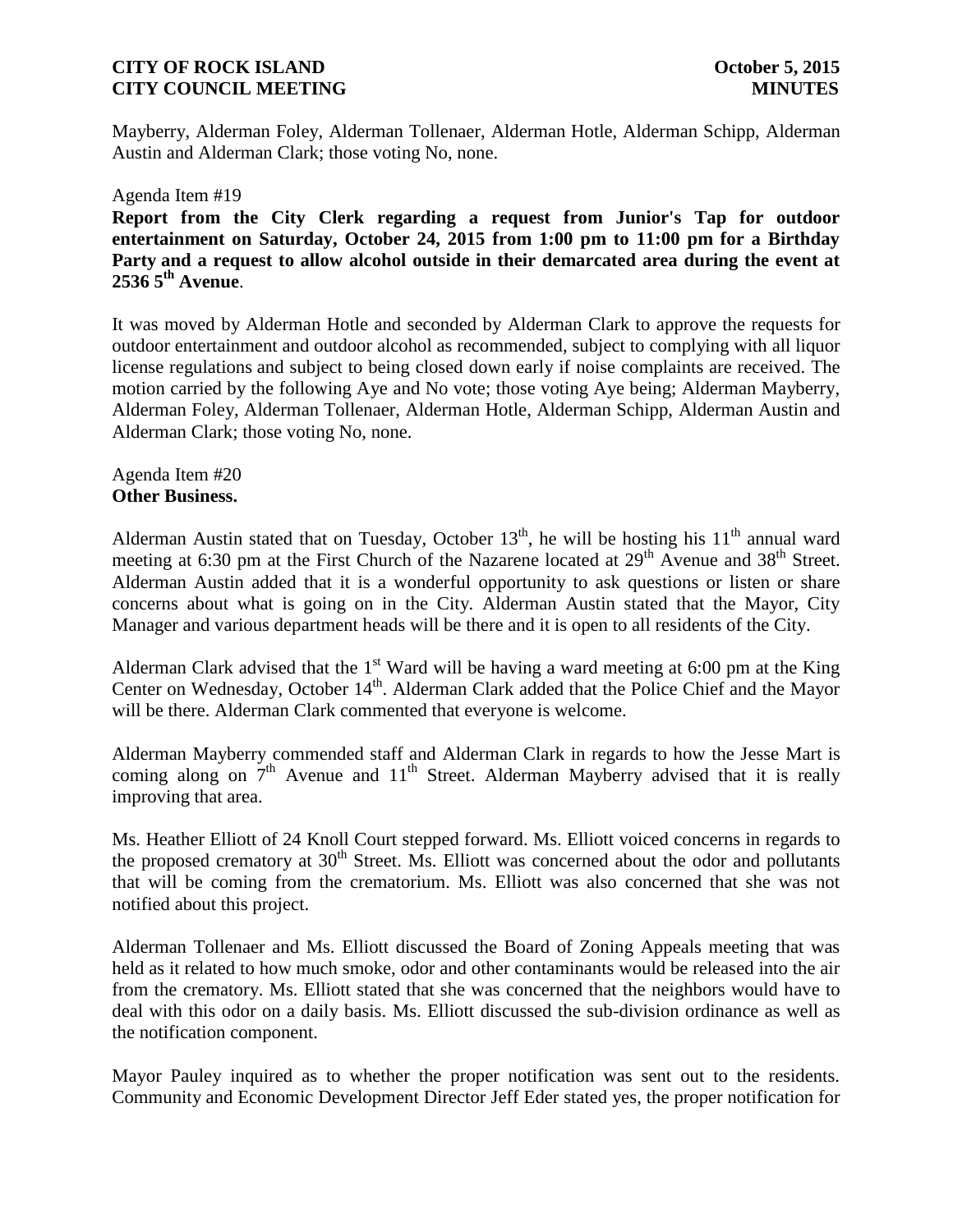all zoning cases was sent out. Mr. Eder explained that notices are sent out to anyone within 250 feet of the subject property. Mr. Eder added that the GIS system is used to determine those addresses.

Ms. Elliott stated that she was concerned about the direction and how far the emissions would be carried. Ms. Elliott discussed the proposed crematorium as it related to it being built in a residential area and not in an industrial area.

Alderman Austin inquired as to how many complaints have been received in regards to the existing crematories. Mr. Eder advised that not one complaint has been received.

Alderman Foley inquired as to how many crematories there are in Rock Island. Mr. Eder stated that there is Chippiannock on  $12<sup>th</sup>$  Street and the Wheelan-Pressly one, but it is not up and running yet.

Alderman Foley stated that Chippiannock is in his ward and he has served that ward for six years. Alderman Foley added that he has never had a complaint in the surrounding neighborhoods. Alderman Foley stated that when Council voted on the one down on  $7<sup>th</sup>$  Avenue and 21<sup>st</sup> Street (Wheelan-Pressly) in Alderman Hotle's ward, there were many letters of support from people in that neighborhood. Alderman Foley commented that the City is legally obligated to notify people within so many feet and the City did legally notify those individuals. Alderman Foley further discussed this item as it related to the notification component in the ordinance.

Alderman Hotle stated that Council just supported a crematory in the  $5<sup>th</sup>$  Ward that is not up and running yet. Alderman Hotle added that she received letters of support from the neighborhood because they were looking forward to having a good reuse of the building. Alderman Hotle stated that several of the individuals that supported it have sat on green energy task forces and boards and have been very involved in green initiatives. Alderman Hotle advised that she was under the impression that with the information she received that it is actually quite low in environmental impact.

Alderman Schipp stated that Alderman Tollenaer spoke up time and time again for the concerns in his ward. Alderman Schipp discussed the notification process and Council approval as it related to this crematory item.

## Agenda Item #21 **Executive Session on Personnel, Property Acquisition and Litigation.**

The Executive Session was held prior to the regular meeting.

Agenda Item #22 **Recess**

A motion was made by Alderman Foley and seconded by Alderman Hotle to recess to 5:30 pm, Monday, October 12, 2015. The motion carried by the following Aye and No vote; those voting Aye being; Alderman Mayberry, Alderman Foley, Alderman Tollenaer, Alderman Hotle,